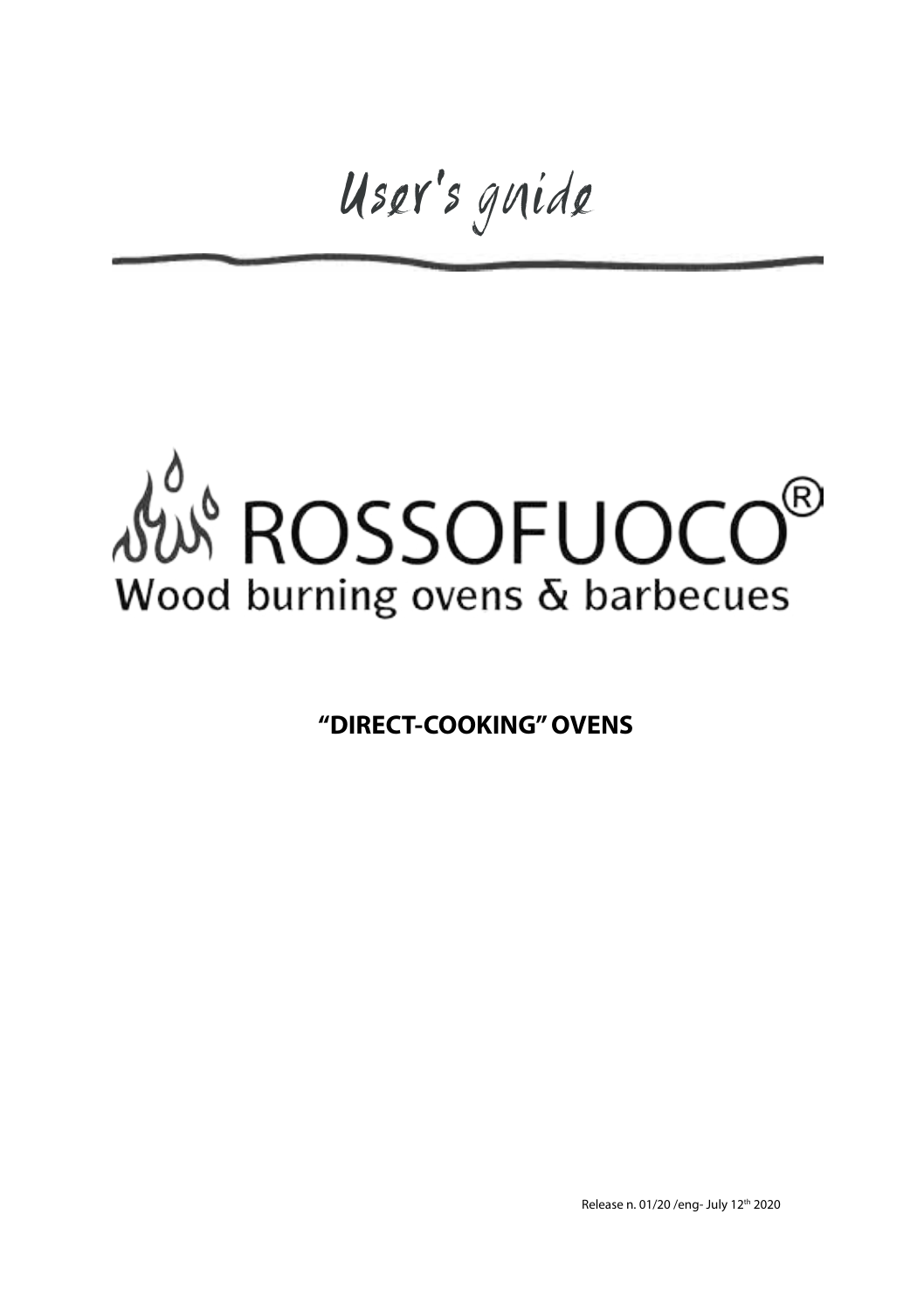## AUS ROSSOFUOCO (R) Wood burning ovens & barbecues

### **Table of contents**

| Warnings and handbook keeping   | pag. 02 |
|---------------------------------|---------|
| Safety                          | pag. 03 |
| Techincal data                  | pag. 05 |
| How is made                     | pag. 05 |
| Lifting and carrying            | pag, 06 |
| Indoor installation of the oven | pag. 06 |
| <b>First start</b>              | pag. 08 |
| Lightings and baking            | pag. 08 |
| Cleaning                        | pag. 10 |
| Troubleshooting                 | pag. 10 |
| Warranty card                   | pag. 11 |
|                                 |         |
| Declaration of CE conformity    | pag. 14 |
| Labels and plates               | pag. 16 |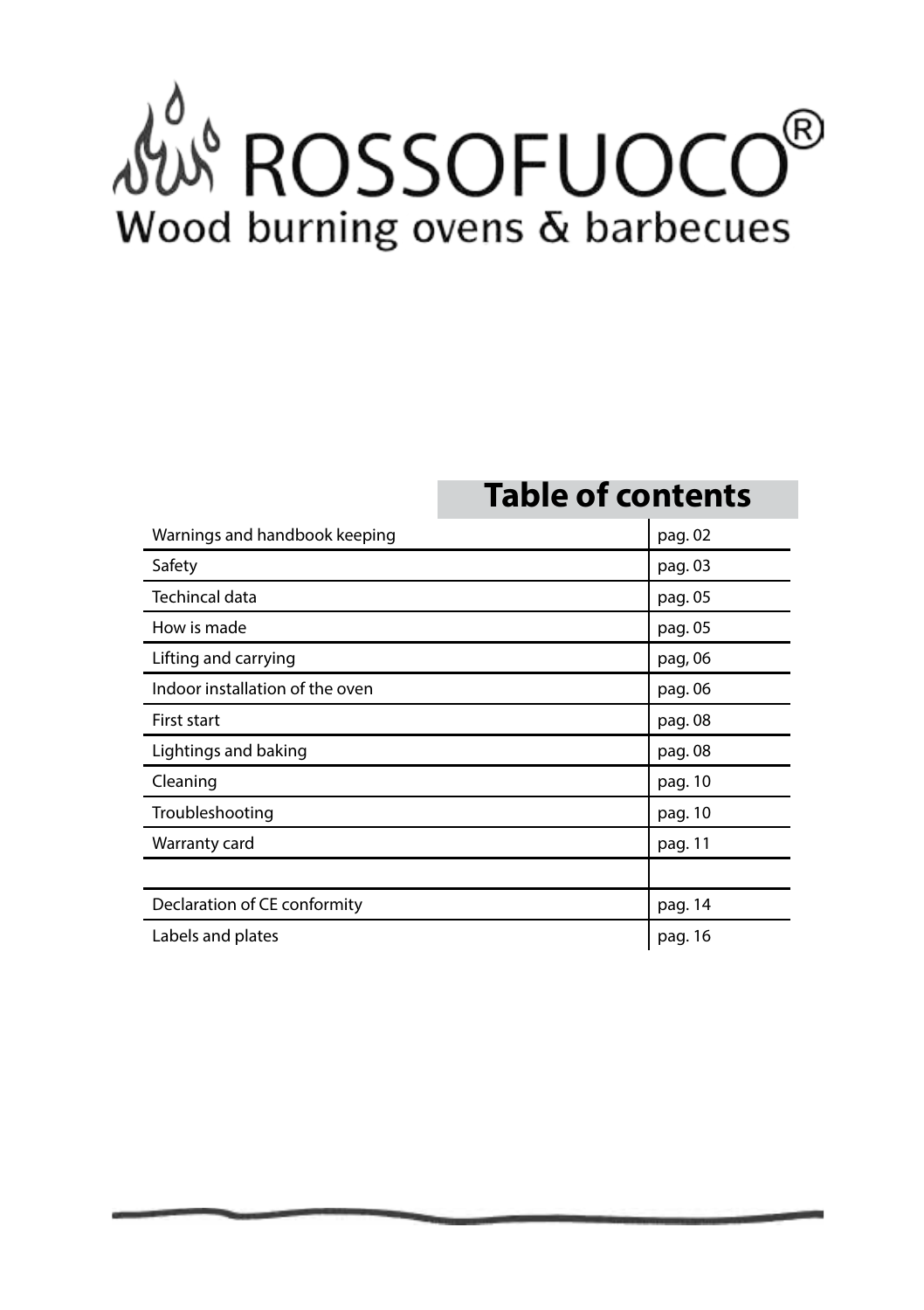## **NOTICE**

This manual provides information about the transport, installation, correct use and maintenance of the Rossofuoco's ovens; it is aimed at people involved in the installation, use and maintenance of the equipment.

Before carrying out any operation, read carefully these instructions.

In case of doubts about the correct interpretation of the instructions, contact the manufacturer or the reseller to obtain the clarifications that you need.

it is forbidden to carry out any operation without having read and understood the contents of this manual.

non-compliance, even partial, of the recommendations contained in this handbook may lead to dangers for the user, the irregular operation of the oven and possible damage to the equipment.

The manufacturer is not liable for damages or injury resulting from failure to observe this prohibition.

### **HANDBOOK KEEPING**

This manual is an integral part of the product.

It must always accompany the oven even in case of trasfert to other people.

This document should always be available for staff enabled to install, for the use and to perform the maintenance of the oven.

It must be kept in the immediate vicinity thereof.

This document must be preserved in good condition and easily readable during the all lifetime of the oven.

Consequently:

- keep this manual in a place protected from heat and moisture, away from liquids.
- use the document without damaging it.
- do not tear the pages and don't modify the contents of this handbook.

In the event that this booklet has damages that may impair its legibility, or is lost, you will immediately request a replacement copy from the manufacturer or from the reseller or download from the download section of our web site (www.rossofuoco.com).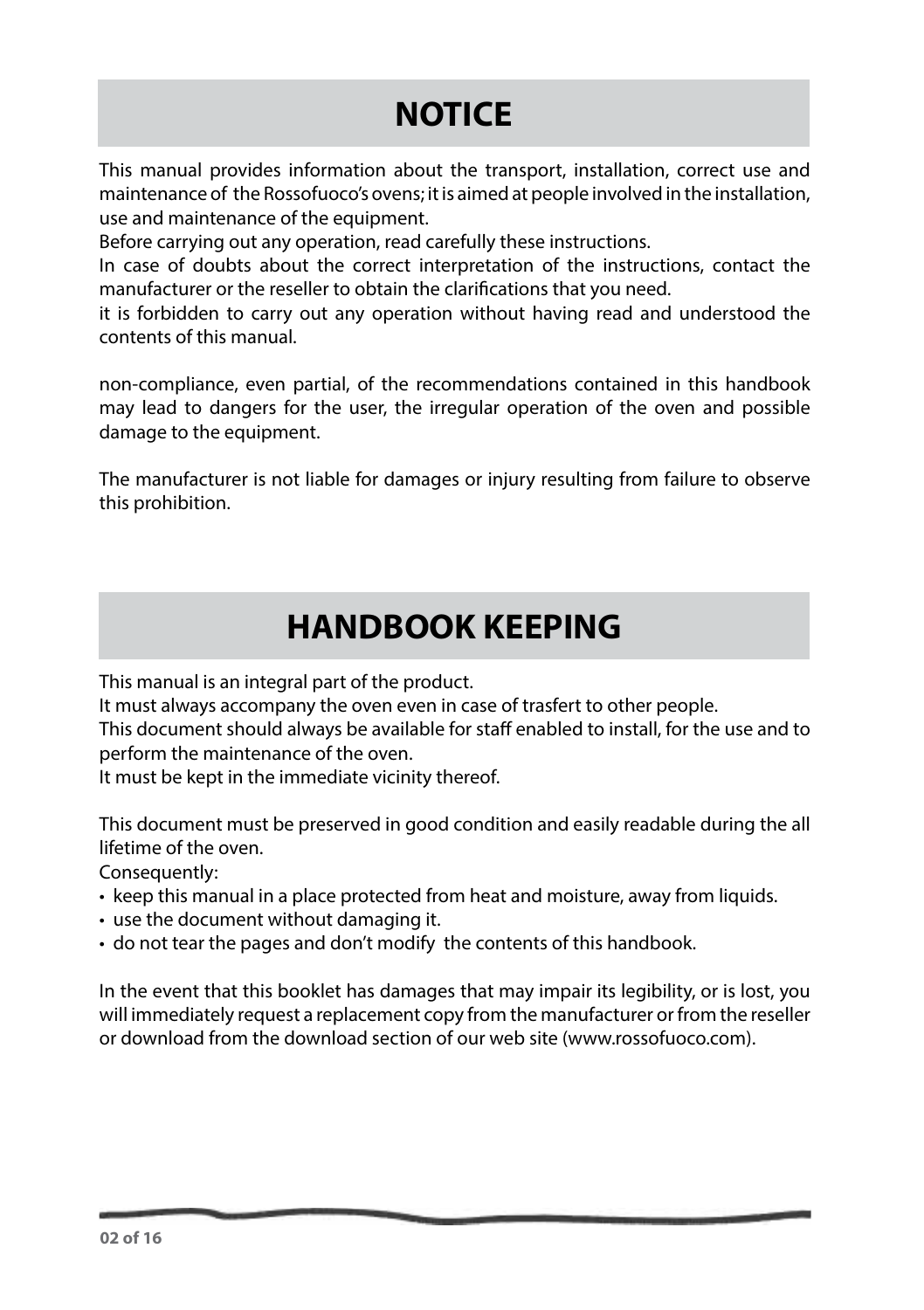## **SAFETY AND E CONTRAINDICATIONS**

Read carefully the entire manual.

- 1. The oven is designed exclusively for cooking food and should not be used for any other purpose.
- 2. The oven is intended for domestic use only. The operator before using the equipment must read and know all the safety precautions outlined in this document.
- 3. All local regulations, including those that refer to national and European laws must be respected when installing or using the unit.
- 4. The oven must be placed on a floor or on a platform leveled and with appropriated load bearing capacity in order to substain the weight of the oven declared by the manufacturer (for built-in ovens. If you install the oven on the cart supplied by the manufacturer use a proper equipment for lifting and handling the equipment; the floor or the platform must be appropriated to sustain the weight of the equipment in the support points of the cart. If the characteristics of the floor or of the platform where you intend to place the oven are not responding to the needs use approriated load distribution plates.
- 5. When you install the oven remove all the protective films, the internal and the external packagings.
- 6. The outdoor oven must be placed in a suitable position so that the smoke does not create any damage or trouble.
- 7. The oven must be installed to provide access to clean the flue.
- 8. Place any furniture at a distance greater than 15 cm from the oven walls, and 50 cm from the radiation area of the front doors.
- 9. The oven only when you are equipped with oven mitts able to provide adequate protection against heat.
- 10. Do not touch the oven during normal operation without these protections.
- 11. WARNING: Accessible parts may become hot during use. Children should be kept away.
- 12. The oven should be fuelled only with dry virgin wood of small size; it is forbidden to burn any other material as (for example) pieces of chipboard, "medium density", pieces of painted wood panel pieces that may contain resins, foils ant or other media finishing of wood.
- 13. The use of types of wood different from virgin wood can generate toxic combustion gas and cause damage to the structure of the oven. The combustion of materials different from virgin wood is also prohibited by law.
- 14. The oven must be steadily controlled by the user during its normal operation.
- 15. The combustion chamber must always remain closed during operation of the oven, except during the charging of the wood.
- 16. The oven must not exceed a temperature of 400 °C (752 F), beyond this temperature the yield is not optimal and the equipment can be damaged. To avoid exceeding this threshold, do not introduce wood in quantities greater than 3 kg at power up.
- 17. Never introduce paper, plastic or siliconic materials in order to avoid possible generations of flames.
- 18. If you see smoke, turn off the oven keeping the door closed in order to extinguish any flames.
- 19. Follow the detailed instructions for cleaning door seals, cavities and adjacent parts.
- 20. Clean the oven regularly and remove any residual food. Neglecting to clean the oven could cause a deterioration of the surface that could adversely affect the life of the device and lead to dangerous situations. In addition, where possible, periodically, before turning on the oven clean the smoke duct and the flue, in particular to check for obstructions, especially after a long period of inactivity of the equipment. Clean the equipment thoroughly following the procedures indicated in this manual.
- 21. After each use the temperature of the oven remains at high values for a long time. Make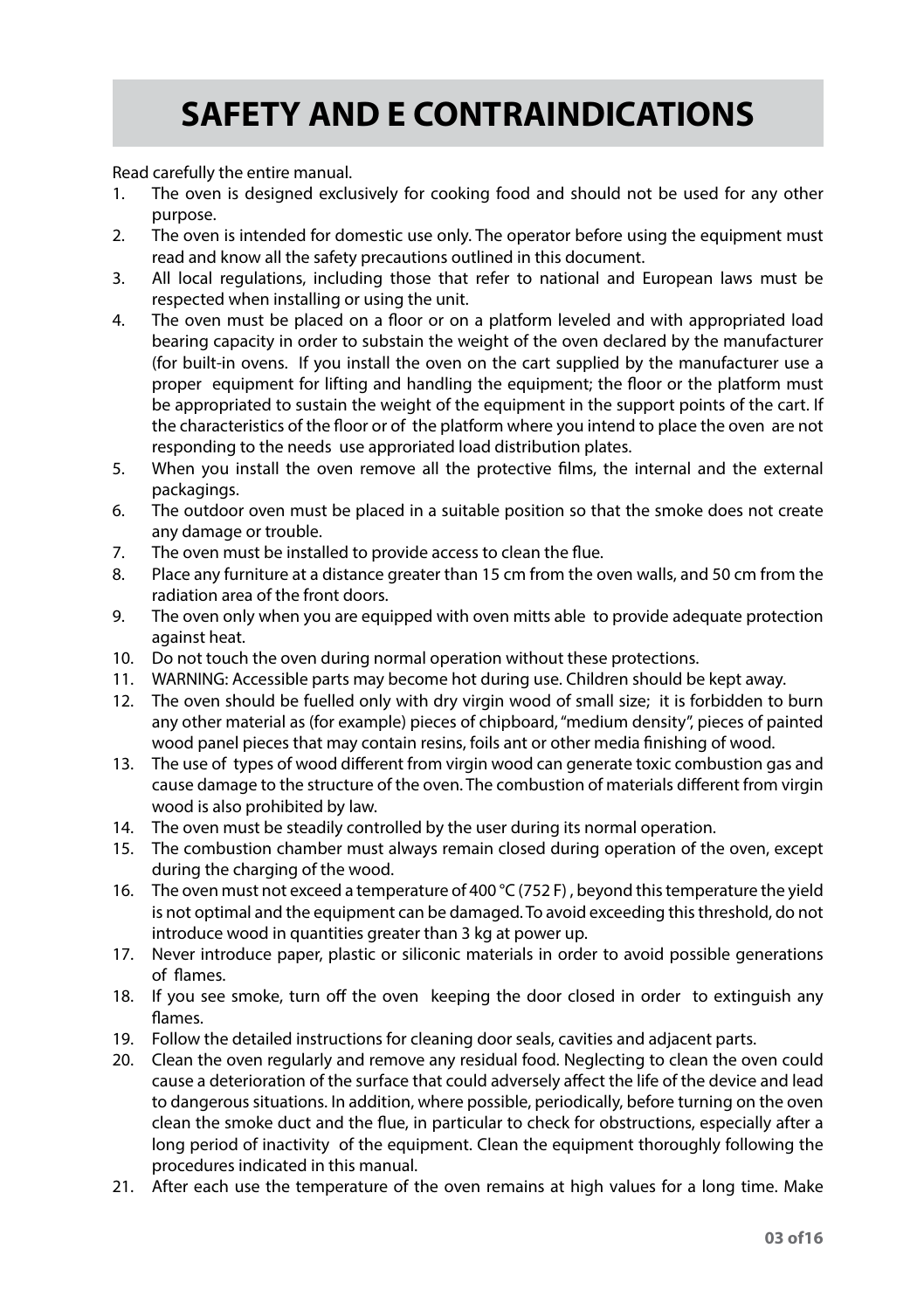sure that the temperature of the inner and outer walls has reached room temperature before acting on the oven without the necessary protections.

- 22. It is recommended to remove the ashes each time, before the use of the equipment. When you do it check that there are not burning or hot coals, to avoid burns and / or fire and, however, put the ashes in a steel bin or made with similar material.
- 23. Any repair, replacement or maintenance must be performed by qualified technician authorized by the manufacturer.
- 24. Please contact your dealer or the manufacturer directly for the resolution of any problem.
- 25. Any type of work on the domestic system that may be necessary to install and use the oven, should be performed by qualified technician and in accordance with the laws in force in the country where you live and where you intend to use the equipment.
- 26. In case of fire, use carbon dioxide (CO2) extinguishers; do not use water or powder extinguishers.
- 27. It is also strictly prohibited:
	- Install the unit in a manner different from how in this manual.Install the equipment in presence of sources that can cause possible combustion (flames, cigarettes, sparks, etc.)
	- Install the unit in areas where there is the possibility of water jets.
	- Install and use the equipment close to combustible materials, flammable and / or explosive, or in places with hazardous atmospheres of fire.
	- Smoke while using the device, or get closer with devices that can generate combustion, such as cigarettes or lighters lit, any kind of flames, scintillators.
- 28. If the oven is equipped with a gas burner, refer to the manufacturer's manual for installation and use.
- 29. Do not modify the equipment or perform technical operations that are not authorized by the manufacturer. Each technical maintenance or repairs should always be carried out at specialized centers authorized by the manufacturer.
- 30. Do not use any accessories other than those supplied with the oven or suggested by the manufacturer.
- 31. Do not use the device in different ways and / or for purposes other than those specified in this manual; in particular, the appliance should not be used as an incinerator.
- 32. Don't use fuels other than those recommended, including liquids.
- 33. Do not use the unit in physical and mental condition impaired, or under the influence of alcohol, narcotics or psychotropic drugs.
- 34. Do not cover, damage or remove the license and/or technical plates appliated on the oven and on it's accessories.

## **WARNING**

In case of improper use any form of guarantee is void and the manufacturer declines any responsibility for damages to persons and / or things.

Improper use means:

- any use other than that specified in this manual.
- any use made with ways or techniques other than those permitted in this manual.
- any work on the apparatus in contrast with the instructions provided in this manual.
- any use after tampering of components and / or after alteration of the safety devices.
- any use after repairs performed with unauthorized components.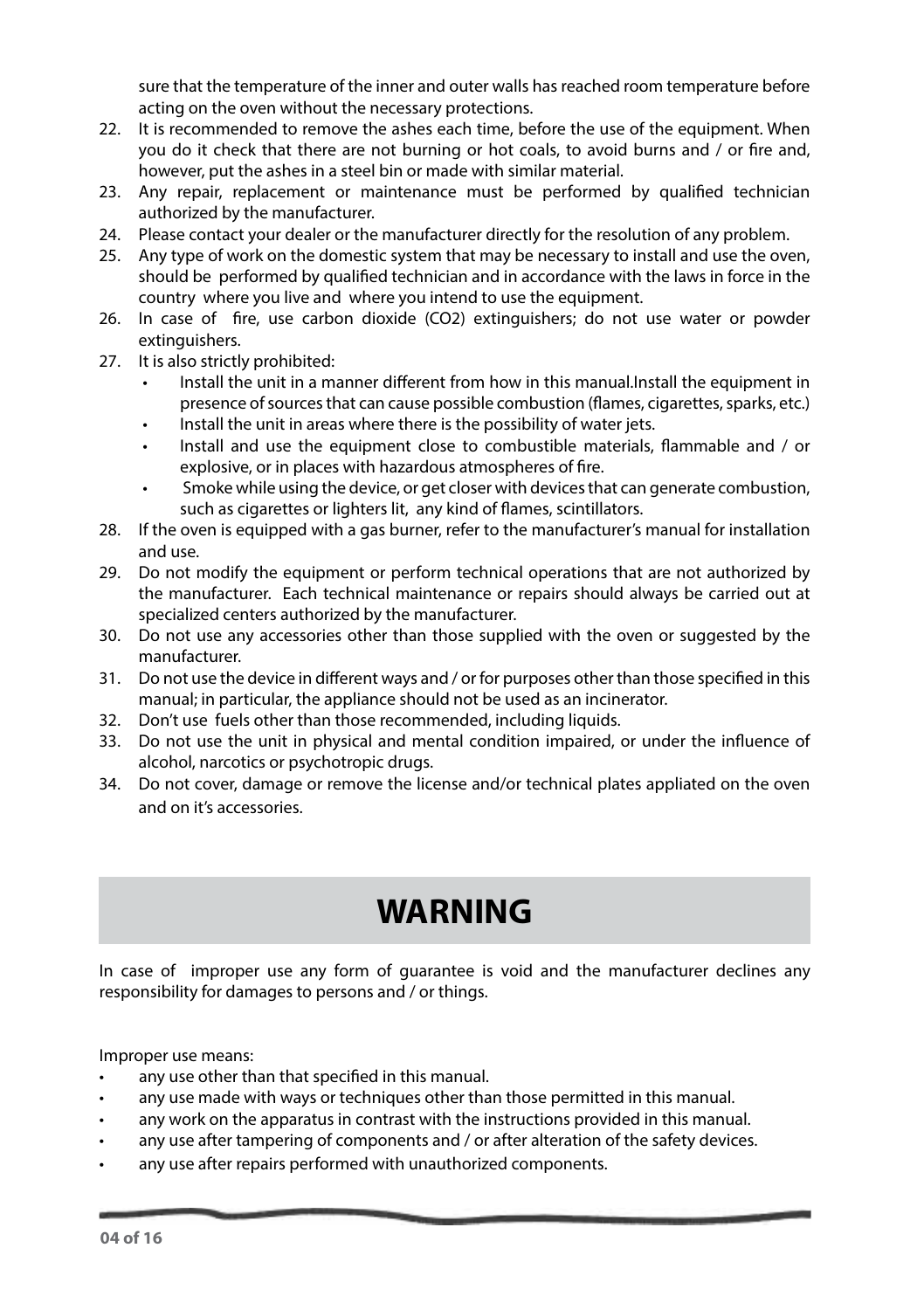## **TECHNICAL DATA**

#### **Table 1 – technical data of the equipment**

| <b>General data</b>                                                                                                       | <b>Descrizione</b>                                                                                                                 |  |
|---------------------------------------------------------------------------------------------------------------------------|------------------------------------------------------------------------------------------------------------------------------------|--|
| Manufacturer                                                                                                              | ROSSOFUOCO s.r.l. unipersonale<br>Via Cavalieri di V. Veneto, 21<br>61045 PERGOLA (PU)<br>Tel. +39 0721735926 - fax +39 0721737107 |  |
| Manufacturer's brand                                                                                                      | Rosso Fuoco                                                                                                                        |  |
| Model                                                                                                                     | see rating plate on the oven                                                                                                       |  |
| Serial number                                                                                                             | see rating plate on the oven                                                                                                       |  |
| <b>DIMENSIONS AND WEIGHT OF THE OVENS</b><br>Width x Length x Height; Weight<br>(the height is indicated without chimney) |                                                                                                                                    |  |
| Outdoor ovens PIU'TRECENTO                                                                                                | 990x1135x520 mm; 158,5 kg                                                                                                          |  |
| <b>Outdoor ovens NONNALUISA</b>                                                                                           | 990x835x520 mm; 108,5 kg                                                                                                           |  |
| <b>Outdoor ovens BENNI</b>                                                                                                | 985x840x500 mm; 98 kg                                                                                                              |  |
| Outdoor ovens CAMPAGNOLO                                                                                                  | 790x740x520 mm; 77 kg                                                                                                              |  |
| Outdoor ovens MINO                                                                                                        | 705x485x315 mm; 34 kg                                                                                                              |  |

| <b>CLIMATE CONDITIONS OF USE</b>                                   |                  |  |
|--------------------------------------------------------------------|------------------|--|
| Temperature                                                        | $5 - 40 °C$      |  |
| <b>Relative humidity</b>                                           | $20 - 90%$       |  |
| <b>THERMAL FEATURES</b>                                            |                  |  |
| Maximum load of firewood                                           | 2-3 Kg max       |  |
| Calorific Value Jow. Ki                                            | 3500 Kcal/Kg     |  |
| Usefule Thermal Energy (Q)                                         | 8500 Kcal/carica |  |
| Maximum temperature of the oven (Tf)                               | 400 °C           |  |
| Mass flow of combustion gases                                      | $7,5$ g/s        |  |
| Flue gas temperature after the stub pipe<br>270 °C                 |                  |  |
| Minimum supply pressure to the rated thermal output<br>$0,10$ mBar |                  |  |
| <b>GAS BURNER</b>                                                  |                  |  |

Refer to the manufacturer's manual for the technical characteristics of the gas burner.

#### **Accessories supplied with the oven**

Oven mitts - User and installation handbook

## **TECHNICAL DESCRIPTION OF THE OVEN**

The oven consists essentially of a metal casing (or container), of an internal chamber called "cooking and combustion chamber" that is connected directly to a particular flue for the output of the smoke. In the lateral spaces between the side panels and the cooking chamber, has been applied a layer of thermal insulation (rock wool) to better protect the outer walls of the oven by the heat and improve the maintenance of right temperature. - The oven is made with hi-quality polished stainless steel, specifically suitable for food. - All materials exposed to the atmospheric agents are treated with additional protection against corrosion that extend the durability. - The oven is equipped with a thermometer to check the temperature inside.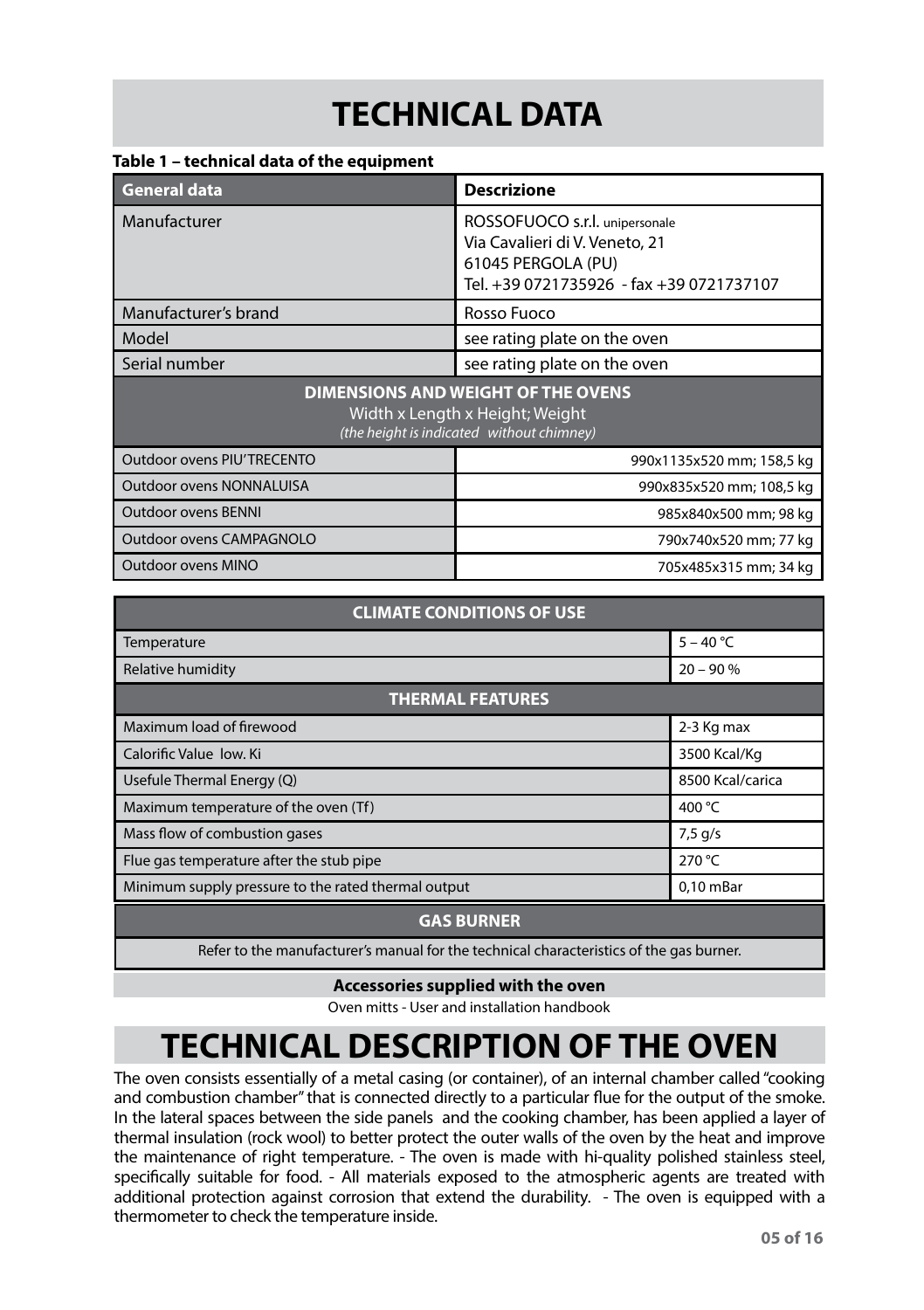## **LIFTING AND CARRYING**

For lifting and moving the oven use an appropriate equipment able to substain its weight. Once unpacked, never lift the oven using systems forks.

The oven can be equipped, where not supplied as standard, with our cart (supplied separately on request), with extractable handles (position 1) and with wheels (position 2) . The cart is made for small shifts of the oven in the area where you are using it.

Avoid to move the oven on inclined planes. Avoid to move the oven when it is working.



### **BUILT-IN OVEN'S INSTALLATION**

For a built-in installation of oven, in addition to what is indicated in other parts of this manual, the following is recommended:

- 1. To place the oven prepare a compartment with two supporting walls with longitudinal length equal to that of the oven and with a recommended height of about 70/80 centimeters; the oven should be installed so that it can be moved easily for any maintenance if necessary;
- 2. Depending on the location (near or far from flammable materials) follow the minimum requirements set out in the diagram on the next page;
- 3. Connect the smoke pipe of the oven to the chimney with a stainless steel tube (150 mm diameter);
- 4. Check that the flue is sized appropriately for the draft in compliance with the regulations in force in the country where the oven is installed; The section must be no less than 150x150mm (if square) or with a diameter of at least 150 mm. (if round);
- 5. In case of realization of a counterhood above the oven, in order to facilitate any maintenance, it is essential to make it removable or equip it with an opening part (see scheme 1 and 2 in the next page);
- 6. Make sure that the chimney is free from obstructions.
- 7. Make sure that the room where you install the oven has a proper air exchange (refer to the relevant laws in force in your country).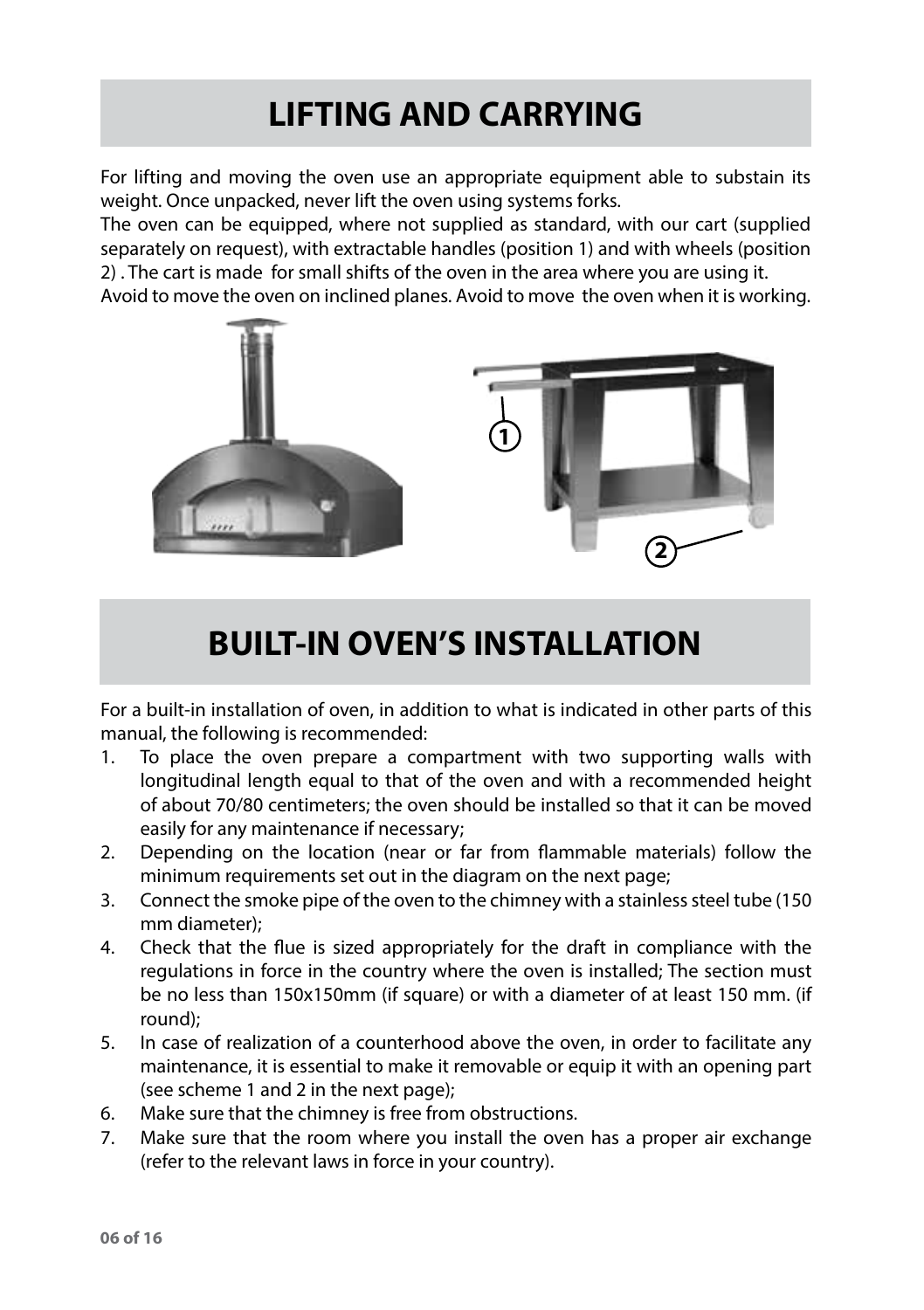

Diagram 1: standard installation in masonry (dimensions in millimeters)



Diagram 2: installation near inflammable materials (dimensions in millimeters)



*An installation that does not comply with even one of the above conditions cause the void of the warranty and exempts the manufacturer from any liability for any consequence.*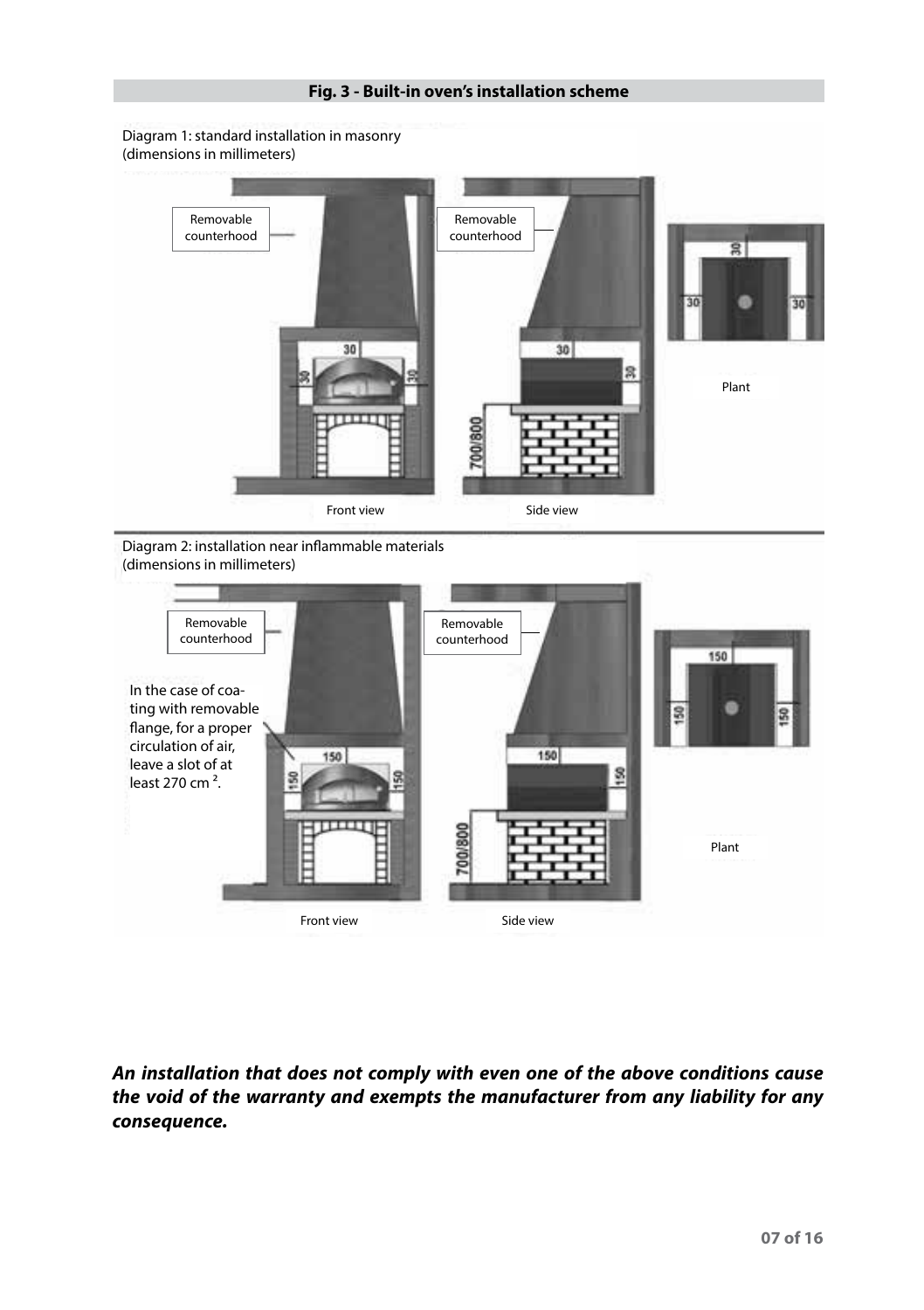## **FIRST START OF THE OVEN**

The first lighting of a new oven must be done without cooking any of food.

Proceed as follows:

Load the combustion the oven with small pieces of dry virgin wood; for the first lighting 2/3 kg of wood are enough.

Make sure that everything is set for the correct functioning. open the smoke valve Light the fire using some very small pieces of wood or some few little pieces of paper.

*(Be careful to never use any type of liquid or gaseous fuel or explosive mixtures as well as chemicals or petroleum-based, or alcohol or gasoline or anything not made for these purposes.)* 

In case of installation of the gas burner all operations such as assembly, maintenance adjustment must be done by a qualified technician and must be carried out in compliance with the regulations in force.

The technician must also provide and apply a suitable connector for a perfect connection to the gas supply network.

*Attention, even for ovens with gas burner use only the fuel expected by the manufacturer. for more detailed information please refer to the manufacturer's manual*

During the heating phase of the ovens **Più Trecento**", "**Campagnolo**" , "**Nonna Luisa**" and for the whole period of combustion, place the closing door at least 3 cm from the inside opening of the oven, this is necessary for a correct discharge of the fumes produced by combustion. This operation is not necessary in the "**Benni**" and "**Mino**" models where the valve in the chimney must be opened, leaving the front door closed

In this first ignition phase heat the oven over 150 °C (302°F), but without reaching the maximum temperature, and leave it on for an hour; this will eliminate the residual of moisture from the firebricks.

Do not worry if you see whitish smoke and feel unpleasant smells; it is normal at the first heating of the new materials.

#### *Please remember that the release of whitish smoke and unpleasant smells may continue for 5/6 ignitions; this does not means a malfunction.*

If the temperature inside the oven rises too, you can momentarily open the door of the cooking chamber to let out a bit of hot air.

After this first start the oven is ready for normal use.

## **LIGHTING THE OVEN AND COOKING FOODS**

Repeat the lighting procedure as described on the previous page, but changing the amount of wood to be inserted in relation to what you are going to cook (the scheme on the next page will help you).

It is important to keep in mind that the oven should work with burning coals and not with vivid flame inside the combustion chamber.

**08 of 16** The amount of wood recommended is approximate and calculated to reach the right operating temperature of the oven in the same time in wich the burning wood turns to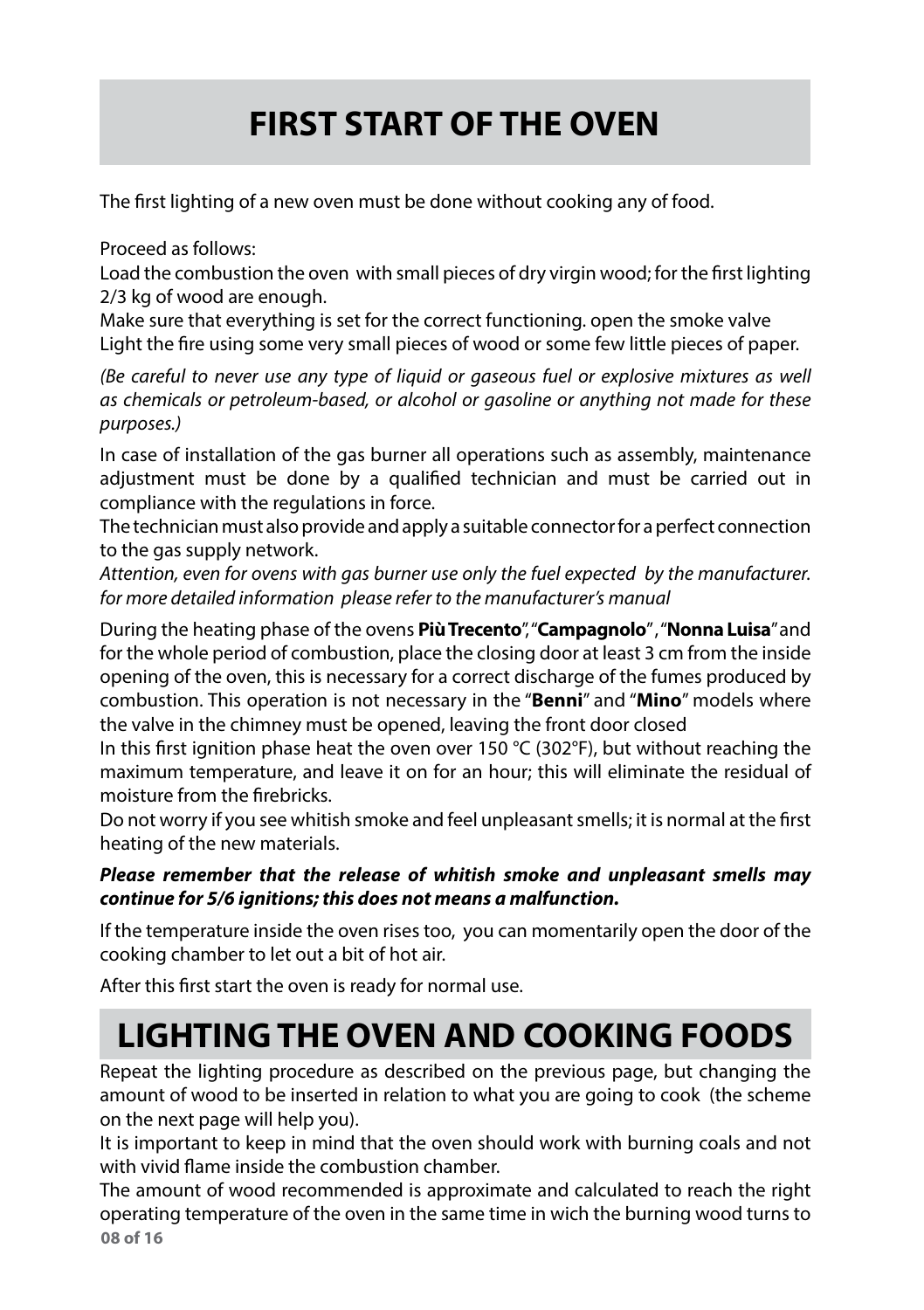hot coals; hot coals instead of vivid flames will give to the oven the right heat for all the time of cooking.

In this condition the oven will almost never need to be furter fed except when the cooking times are particularly long or when you open many times the door of the cooking chamber, such as when baking pizzas; in this case if necessary add gradually small pieces of virgin wood, each once.

If it happens that the operating temperature in the cooking chamber is reached when the flame is still alive inside the combustion chamber, cool the cooking chamber opening its door; the next time you turn on the oven, reduce the amount of wood to use.

When, after turning on the oven, the desired temperature has been reached and the fire will be turned into hot coals insert into the cooking chamber the food to cook, keeping the door open less time as possible.

In all operations with hot oven, checks continuously it and it's functioning; always use protections to avoid burns.

The temperatures and cooking times given in the following table, or in the brochures of our oven, or in the cookbook or in our web site, are for guidance only and must be directly evaluated and adjusted by the oven's user according to common sense and to the specific conditions of the moment.

After each use (but when the oven is cold) it is recommended to empty the oven from the ashes, following the reccomendations given in this booklet.

| Fig. 4 - Table of cooking times and temperatures |                                            |                                  |                                  |                           |
|--------------------------------------------------|--------------------------------------------|----------------------------------|----------------------------------|---------------------------|
| <b>Cooking times and temperatures</b>            |                                            |                                  |                                  |                           |
| Food                                             | <b>Temperature</b><br>$\mathsf{C}^{\circ}$ | <b>Heating time</b><br>(minutes) | <b>Cooking time</b><br>(minutes) | <b>Wood load</b><br>(Kg.) |
| Pizza                                            | 300-350                                    | $10 - 15$                        | $02 - 03$                        | $2 - 3$                   |
| <b>Bun</b>                                       | 280-300                                    | $10 - 15$                        | $15 - 20$                        | 2                         |
| <b>Bread</b>                                     | 180-200                                    | $10 - 15$                        | $45 - 60$                        | $\overline{2}$            |
| Lasagna                                          | 280-300                                    | $10 - 15$                        | $30 - 40$                        | $\overline{2}$            |
| Roast meat                                       | 300-350                                    | $10 - 15$                        | $45 - 60$                        | 2                         |
| Grilled fish                                     | 230-250                                    | $10 - 15$                        | $20 - 30$                        | $\overline{2}$            |
| Grilled vegetables                               | 230-270                                    | $10 - 15$                        | $20 - 30$                        | $\overline{2}$            |
| Cakes                                            | 180-220                                    | $10 - 15$                        | $20 - 30$                        | $\overline{2}$            |

*The amount of wood suggested in this table refers to the total of the initial amount and that estimated to be added while baking in order to maintain the right temperature for all the time of cooking.*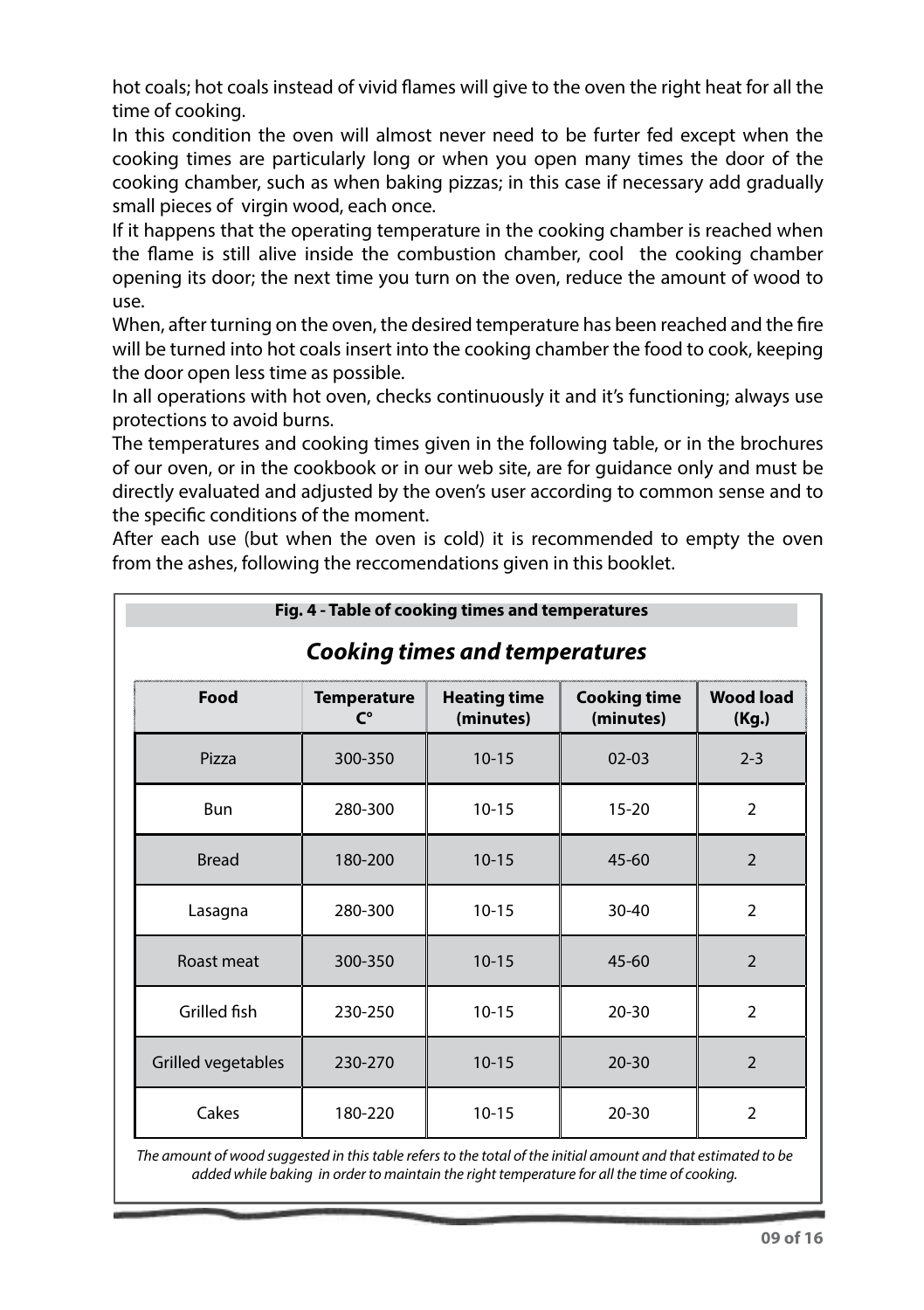## **CLEANING OF THE OVEN**

To clean the oven do not use abrasive cleaners, scouring pads, steel wool, acids or rough cloths because these products may permanently compromise the aesthetics of the oven.

Remove each time any residue of food to prevent its burning the next time you use the oven.

Also clean the painted parts using a soft cloth, mild soap and water.

Thoroughly remove the ashes following the recommendations already given.

## **TROUBLE SHOOTING**

| <b>TROUBLE</b>                                      | <b>POSSIBLE REASON</b>                                                                     | <b>SOLUTION</b>                                                                                                                                               |
|-----------------------------------------------------|--------------------------------------------------------------------------------------------|---------------------------------------------------------------------------------------------------------------------------------------------------------------|
| The thermometer does not work                       | The thermometer is damaged                                                                 | Contact the manufacturer or an<br>authorized service center.                                                                                                  |
| The fire does not burn                              | Damp wood and / or closed<br>valves                                                        | Use appropriate wood and / or<br>check the correct opening of<br>the valve.                                                                                   |
| The oven does not reach the required<br>temperature | Amount of wood insufficient or<br>unsuitable                                               | Add more wood (within the<br>limits recommended) and check<br>that it is of a type suitable.                                                                  |
| Improper release of smoke                           | Failure to follow the prescrip-<br>tions about the installation and<br>the use of the oven | Please read again carefully this<br>manual and correct any diffe-<br>rences in the installation or use,<br>according to the recommenda-<br>tions given in it. |
| Gas burner                                          | refer to the manufacturer's<br>manual                                                      | refer to the manufacturer's<br>manual                                                                                                                         |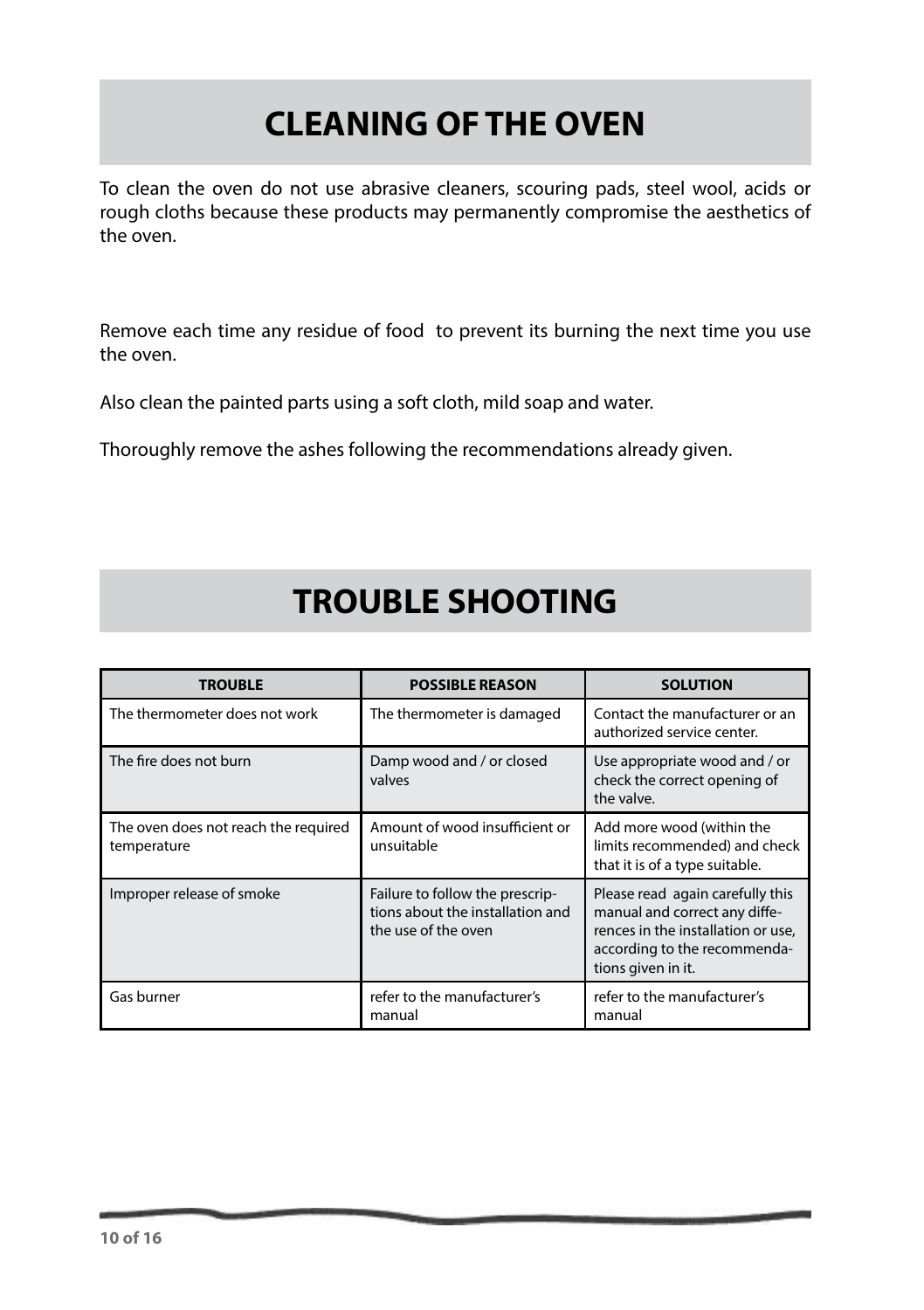#### *WARRANTY CARD To be completed and stored by the customer*

| Model                             | Serial |                        | Date of purchase                                                                                                                                                                                                                                                       |
|-----------------------------------|--------|------------------------|------------------------------------------------------------------------------------------------------------------------------------------------------------------------------------------------------------------------------------------------------------------------|
| Stamp and signature of the dealer |        |                        | Attention, this part of the<br>section for the<br>warranty card must be stored<br>by the costumer, while the part<br>below, completed with all the<br>required data, must ber cut and<br>sent to the manufacturer at the<br>customer<br>address indicated on the back. |
|                                   |        | <b>Customer's data</b> |                                                                                                                                                                                                                                                                        |
| Name                              |        | Surname                |                                                                                                                                                                                                                                                                        |
| Address                           |        |                        |                                                                                                                                                                                                                                                                        |
| Post code                         | City   |                        | Region/prov/county                                                                                                                                                                                                                                                     |
| State                             |        |                        | Phone number (with international code)                                                                                                                                                                                                                                 |
| e mail                            |        |                        |                                                                                                                                                                                                                                                                        |

|                                   | <b>WARRANTY CARD</b>   |                                                                                                                                                                                  |  |
|-----------------------------------|------------------------|----------------------------------------------------------------------------------------------------------------------------------------------------------------------------------|--|
|                                   |                        | To be completed and sent to the manufacturer                                                                                                                                     |  |
| Model                             | Serial                 | Date of purchase                                                                                                                                                                 |  |
| Stamp and signature of the dealer |                        | Attention, this part of the war-<br>ranty card must be completed<br>with all the required data, cut<br>and sent, to the manufacturer<br>at the address indicated on<br>the back. |  |
|                                   | <b>Customer's data</b> |                                                                                                                                                                                  |  |
| Name                              | Surname                |                                                                                                                                                                                  |  |
| <b>Address</b>                    |                        |                                                                                                                                                                                  |  |
| Post code<br>City                 |                        | Region/prov/county                                                                                                                                                               |  |
| State                             |                        | Phone number (with international code)                                                                                                                                           |  |
| e mail                            |                        |                                                                                                                                                                                  |  |
| Customer's signature              |                        |                                                                                                                                                                                  |  |

**11 of 16**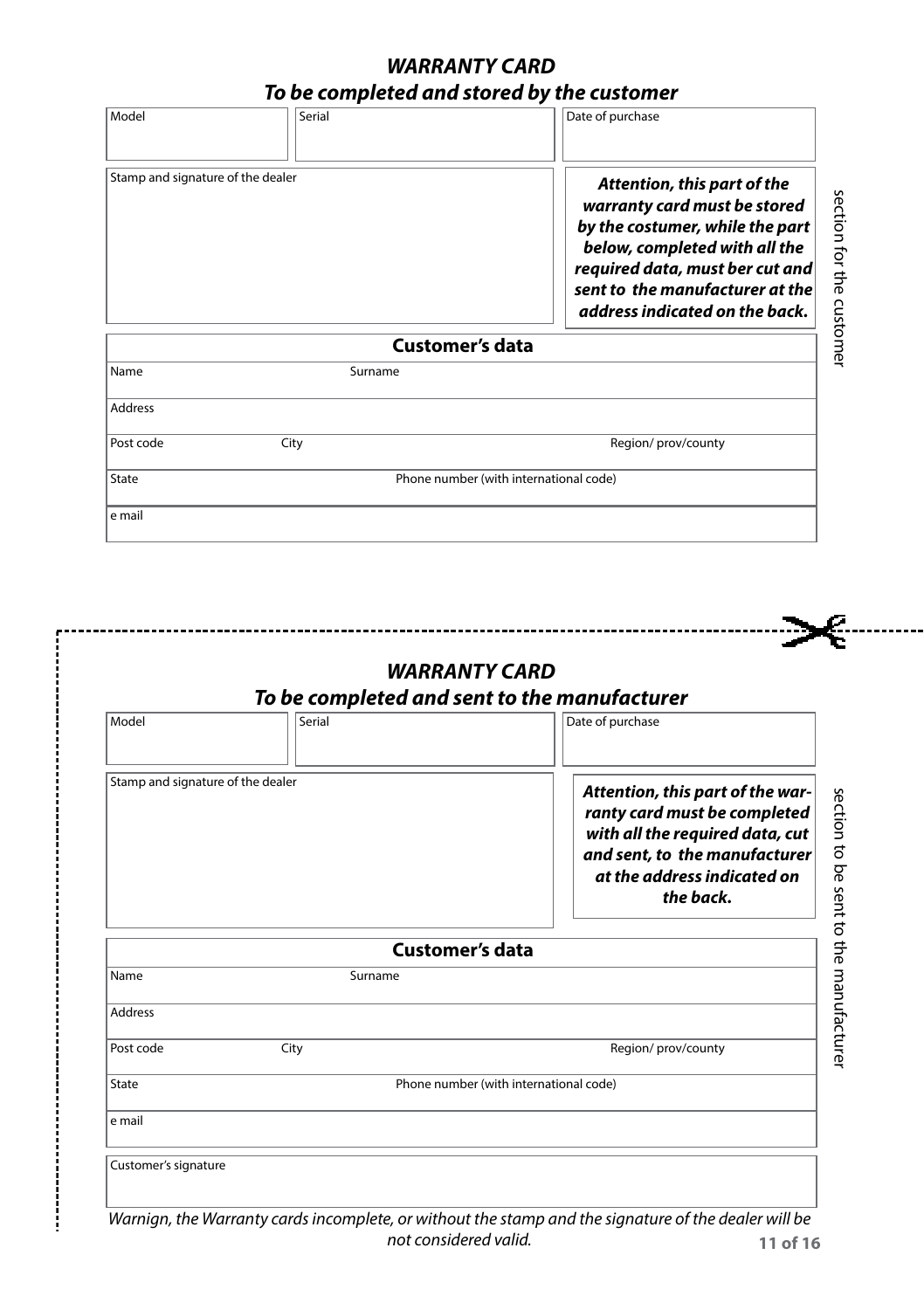## *WARRANTY CARD*

The oven is guaranteed for 2 years from the date of purchase shown on the back of this card and affixed by the dealer at the time of sale along with stamp and signature.

The manufacturer's warranty covers the cost of the parts, while the costs of transportation, labor, technician, or any other costs shall be borne by the customer as any works of demolition and / or restoration.

The electrical system (when is present) is not covered by the guarantee; will also not be covered by warranty faults or failures due to neglect, improper handling, installation, normal wear and tear, acts of God, fire, vandalism, tampering, damage during installation or transport and in any case everything is a result of misuse of the oven, with particular regard to breaches of the limits of temperature (400 C°), the use of non-approved fuels and non-compliance with the instructions regarding installation and housing (with particular reference to the built-in models).

The manufacturer does not assume any further liability or other than those mentioned here. For the request of such work and / or repairs we reccomend that you contact the retailer from whom the oven has been purchased.

*Warning: this part of the warranty card must be stored by the costumer, while the part below, completed with all the required data, must ber cut and sent to the manufacturer at the address indicated on the back.*

## *WARRANTY CARD*

.................................

The oven is guaranteed for 2 years from the date of purchase shown on the back of this card and affixed by the dealer at the time of sale along with stamp and signature.

The manufacturer's warranty covers the cost of the parts, while the costs of transportation, labor, technician, or any other costs shall be borne by the customer as any works of demolition and / or restoration.

The electrical system (when is present) is not covered by the guarantee; will also not be covered by warranty faults or failures due to neglect, improper handling, installation, normal wear and tear, acts of God, fire, vandalism, tampering, damage during installation or transport and in any case everything is a result of misuse of the oven, with particular regard to breaches of the limits of temperature (400 C°), the use of non-approved fuels and non-compliance with the instructions regarding installation and housing (with particular reference to the built-in models).

The manufacturer does not assume any further liability or other than those mentioned here. For the request of such work and / or repairs we reccomend that you contact the retailer from whom the oven has been purchased.

*Warning: this part of the warranty card must be completed with all the required data,*  **Warning:** this part of the warranty card must be completed with all the required data, cutted and sent to the manufacturer at the following address: **ROSSOFUOCO srl - Via Cavalieri di V. Veneto, 21 - 61045 PERGOLA (PU) - ITALY**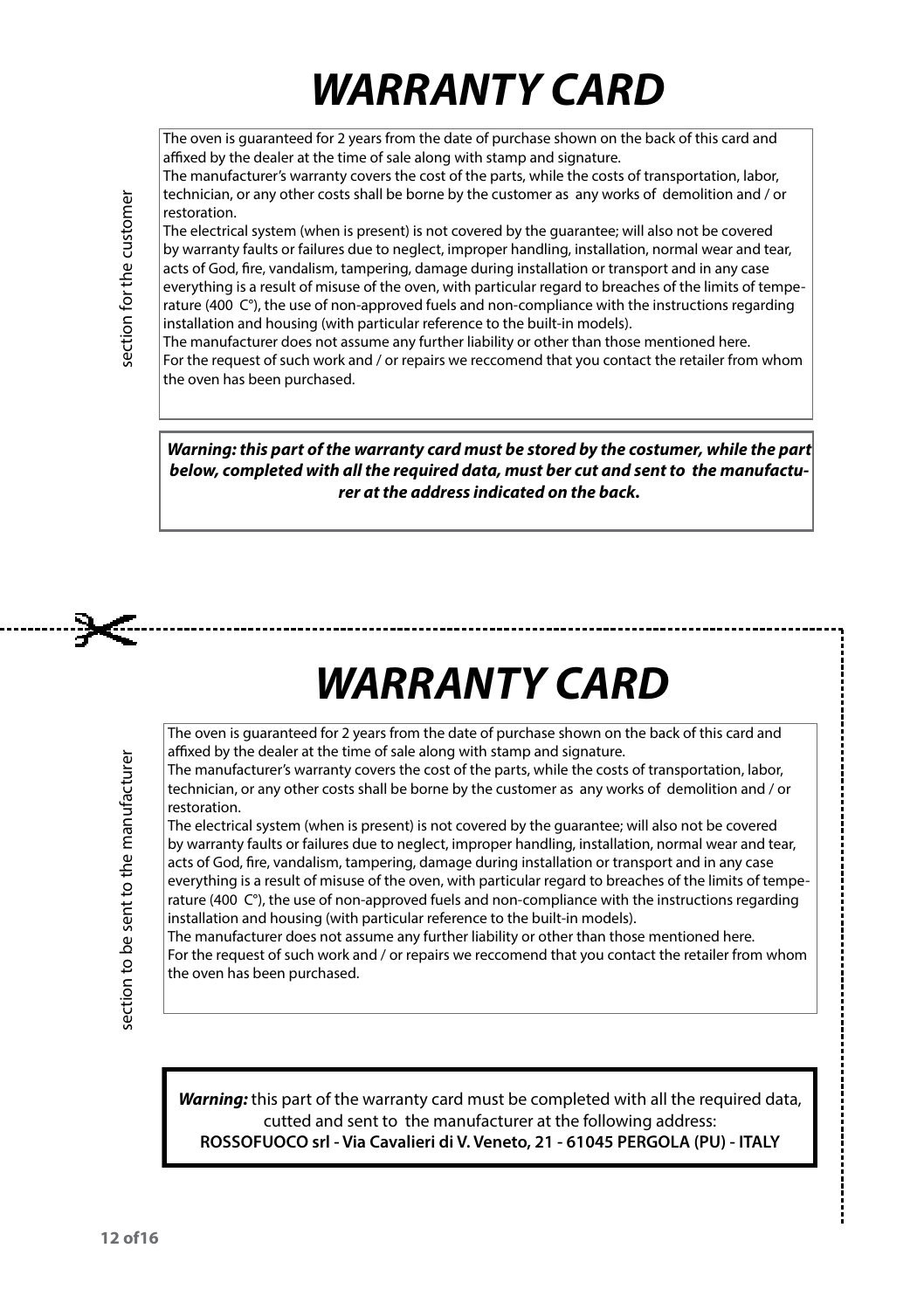## **DECLARATION OF CONFORMITY**

#### ROSSOFUOCO srl unipersonale Via Cavalieri di V. Veneto, 21 – 61045 PERGOLA (PU)- ITALY

 *declares under its own responsability that the following products:*

- CAMPAGNOLO
- NONNA LUISA
- PIU' TRECENTO
- BENNI
- MINO



*complies with the following product's standards and subsequent amendments*

| Rule                                              | European references                                                                                                                            | Description                                                                                                                                                                                      |
|---------------------------------------------------|------------------------------------------------------------------------------------------------------------------------------------------------|--------------------------------------------------------------------------------------------------------------------------------------------------------------------------------------------------|
| CEI EN 60335-1(2008)                              | EN 60335-1 (2002)<br>EN 63335-1/A1 (2004)<br>EN 60335-1/A11 (2004)<br>EN 60335-1/A2 (2006)<br>EN 60335-1/A12 (2006)<br>EN 60335-1/A1/EC (2007) | Safety of household<br>and similar devices<br>nature<br>Part 1: General require-<br>ments                                                                                                        |
| CEI EN 60335-2-102 (2007)<br>A1 (2011)            | EN 60335-2-23 (2006)                                                                                                                           | Safety of household<br>and similar electrical.<br>Part 2: Particular requi-<br>rements for appliances<br>with gas burners, gas<br>oil and solid fuel fitted<br>with electrical connec-<br>tions. |
| UNI EN 13229 (2006)                               | EN 13229 (2001)                                                                                                                                | Inset appliances<br>including open fires<br>fired by solid fuels -<br>Requirements and test<br>methods                                                                                           |
| UNI EN 12815 (2006)<br>EC 1 (2008)<br>EC 2 (2011) | EN 12815 (2001)                                                                                                                                | Residential cookers<br>fired by solid fuel -<br>Requirements and test<br>methods.                                                                                                                |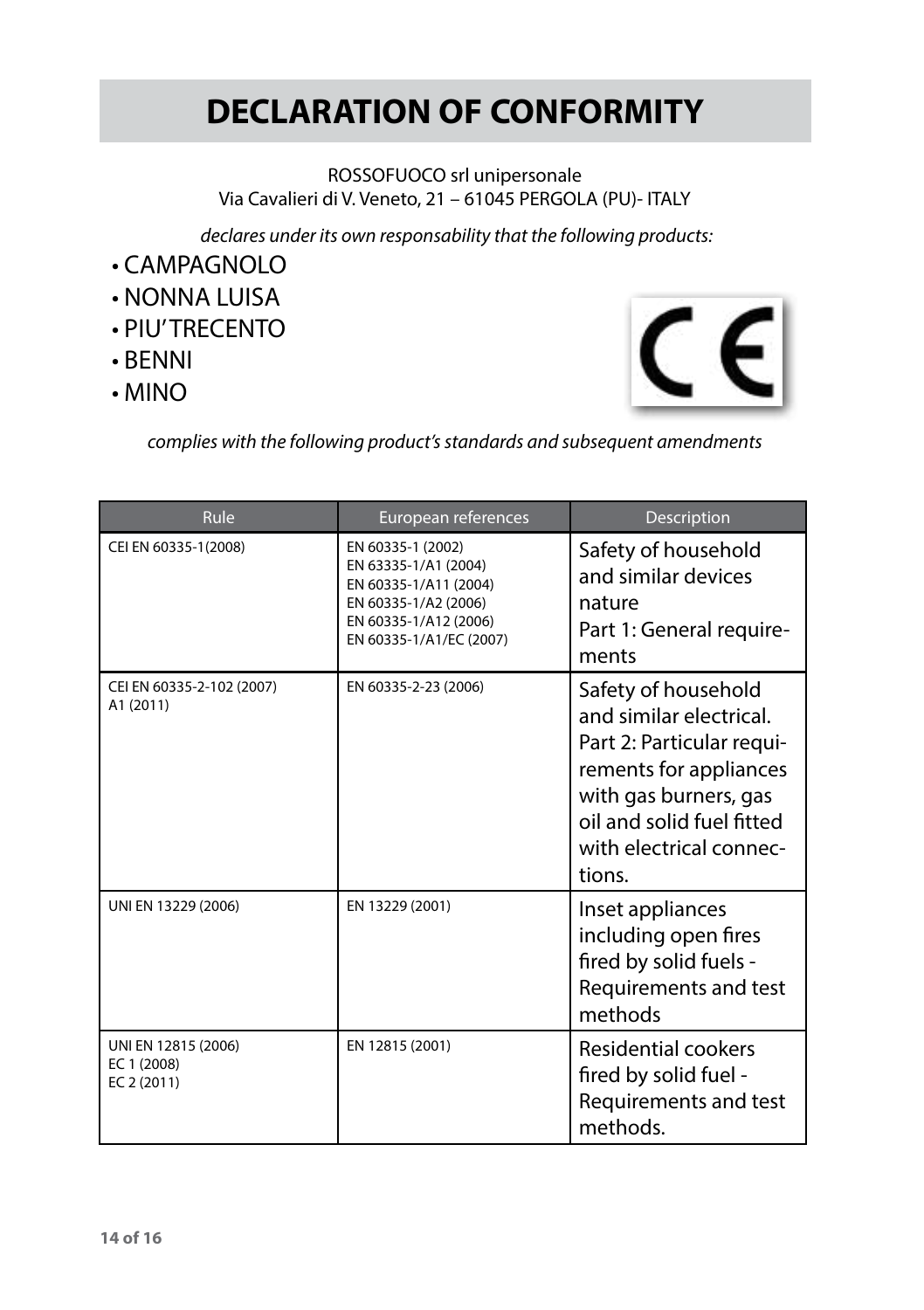*... and in accordance with the provisions of the following EC directives and following amendments:*

| Directive/Regulation    | <b>Description</b>                                                                                                                                                                                                              |
|-------------------------|---------------------------------------------------------------------------------------------------------------------------------------------------------------------------------------------------------------------------------|
| Directive 2001/95/EC    | Directive 2001/95/EC of the European parliament<br>and of the Council of 03 December 2001 on ge-<br>neral product safety.                                                                                                       |
| REGULATION 1935/2004/EC | Regulation 1935/2004/EC of the European par-<br>liament and of the Council of 27 october 2004<br>on general requirements for all food contact<br>materials; this regulation replaces the directives<br>80/590/EC and 89/109/EC. |

Pergola (Italy) , July 12<sup>th</sup> 2020 (Rossofuoco s.r.l. unipersonale)<br>The legal representative Gutiano uteller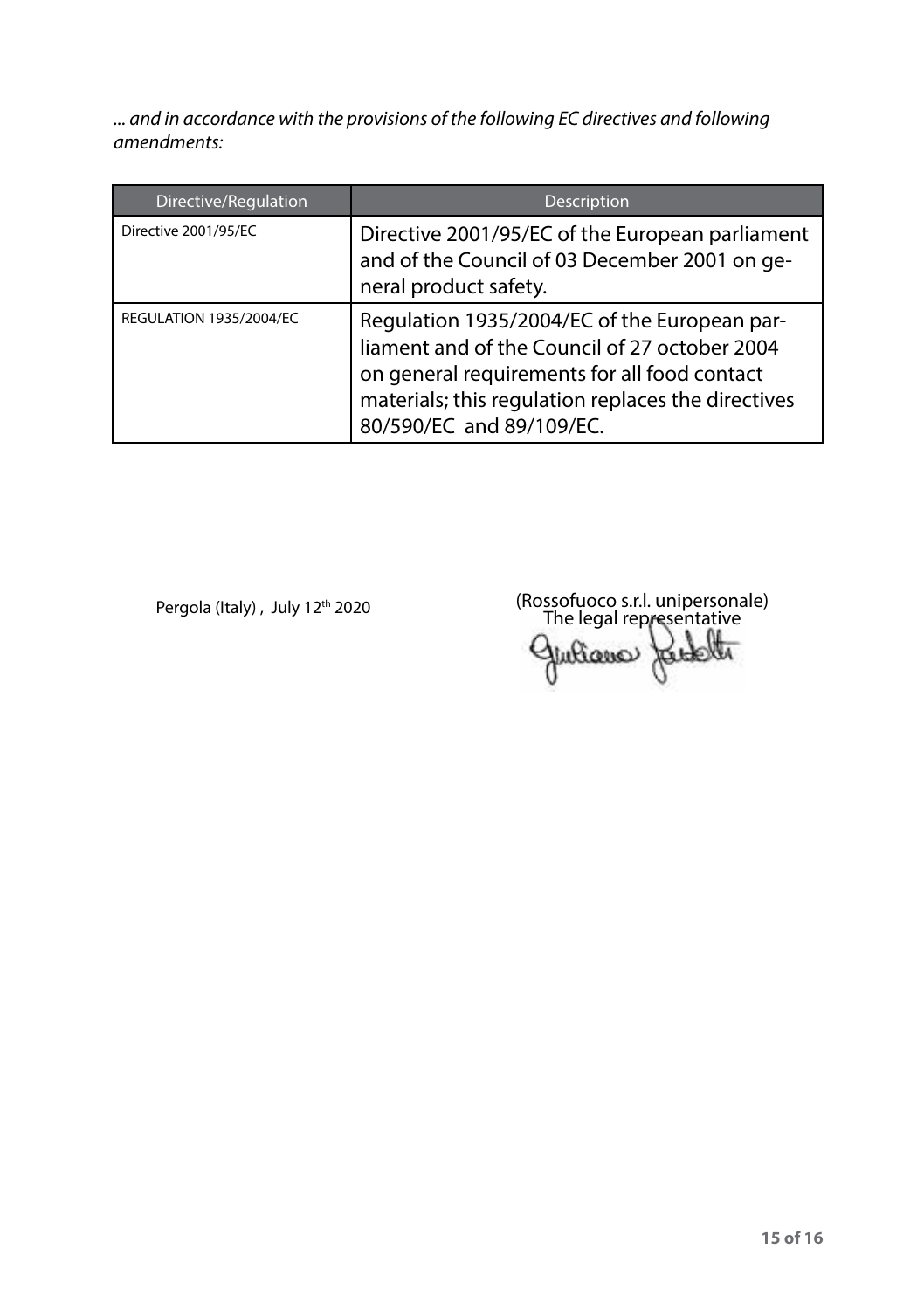#### **Labeling**

#### **Fig. 1 - data label installed on the oven**



**Fig. 2 - Security labels installed on the oven**